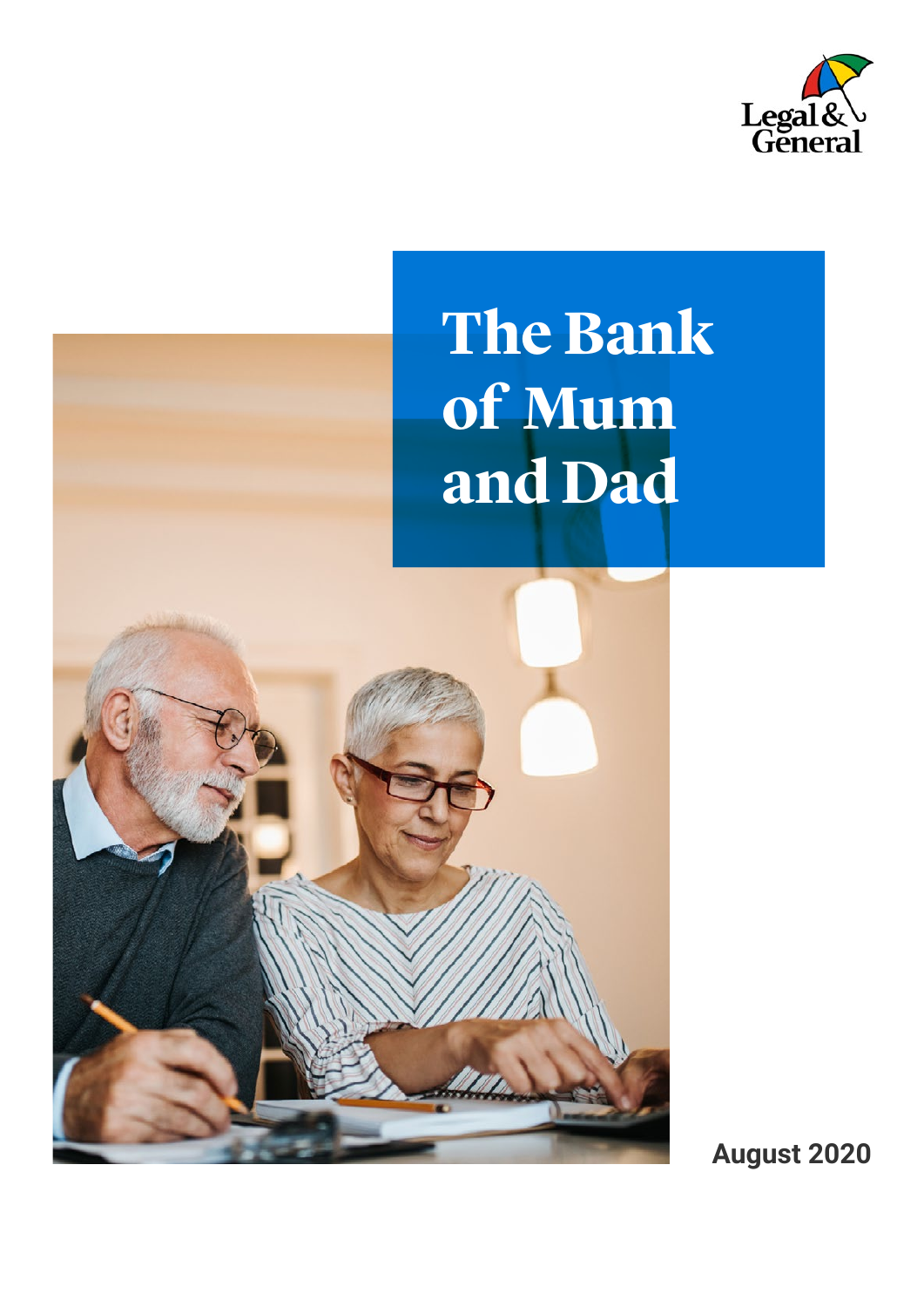# **Foreword**

The Bank of Mum and Dad – like the rest of the country – has spent much of 2020 in lockdown. Whilst the housing market closure in March cut off 'BoMaD' lending at source, the 'bank' will still be behind 175,000 property transactions this year.

The Bank of Mum and Dad typically lends around £6bn, making it the equivalent of a top ten UK mortgage lender in a typical year. In 2020, it will 'only' lend £3.49bn. Parental contributions will average £20,000 this year (down from £24,000 in 2019) and BoMaD will support the purchase of some £50bn of property in 2020, compared to £70bn in 2019.

The role of parents and grandparents in supporting their loved ones onto the housing ladder remains vital. Just under a quarter (24%) of prospective borrowers say they're more reliant on help from BoMaD as a result of the pandemic. BoMaD's involvement in property sales will grow from 19% in 2019 to 23% in 2020, meaning it will support 174,982 separate property transactions this year. Generous parents, grandparents, family members and friends are gifting thousands towards deposits, with BoMaD outpacing even the recent stamp duty cuts as a driver of renewed housing market activity. Many of 2020's house purchases simply would not happen without the Bank of Mum and Dad providing some or all of the deposit.

**Let us be in no doubt that the generosity of parents and grandparents carries a cost to their own fnancial futures.**  A whole generation of buyers has grown up with the Bank of Mum and Dad being a 'normal' part of the housing market, when of course, the very existence of BoMaD is symptomatic of a broken market. Our young people have now been hammered with two 'once in a lifetime' events – the 2008 financial crisis and the 2020 Covid-19 crisis – and their hopes of affording a similar lifestyle to that of their parents' generation have long since receded into the distance.

Let us be in no doubt that the generosity of parents the beneficiaries of economic growth. This means and grandparents carries a cost to their own financial futures. It is reassuring to see that parents and grandparents are thinking holistically about the and towns, tackling issues such as housing and full suite of retirement funding avenues available to them. Better informed decisions and greater access to the right advice means more BoMaD lenders are A housing market divided by BoMaD 'haves' and looking at options such as lifetime mortgages to access the value of their homes in order to provide a 'living inheritance' to their loved ones. A fifth (21%) can start work immediately on breakthroughs in of 'lenders' (parents and grandparents) have seen their incomes fall as a result of the crisis and 12% have cut spending. using investments as a force for good – to create jobs and better infrastructure to transform cities ageing demographics. 'have nots' is not a symbol of inclusive capitalism. While the world awaits a vaccine breakthrough, we the way we supply, fund and build housing in this country, and in doing so, secure a better future for our young people.



As we attempt to build back better in the aftermath of lockdown and the impact of the pandemic on the economy, disruptive thinking that challenges the way our housing market operates and how it is funded is needed. At Legal & General we are striving to play our part, working to bring positive change by investing in towns and cities throughout the country – delivering sustainable jobs, infrastructure and homes for communities across the UK. Our model of inclusive capitalism demands a focus on investing in a system that means more people are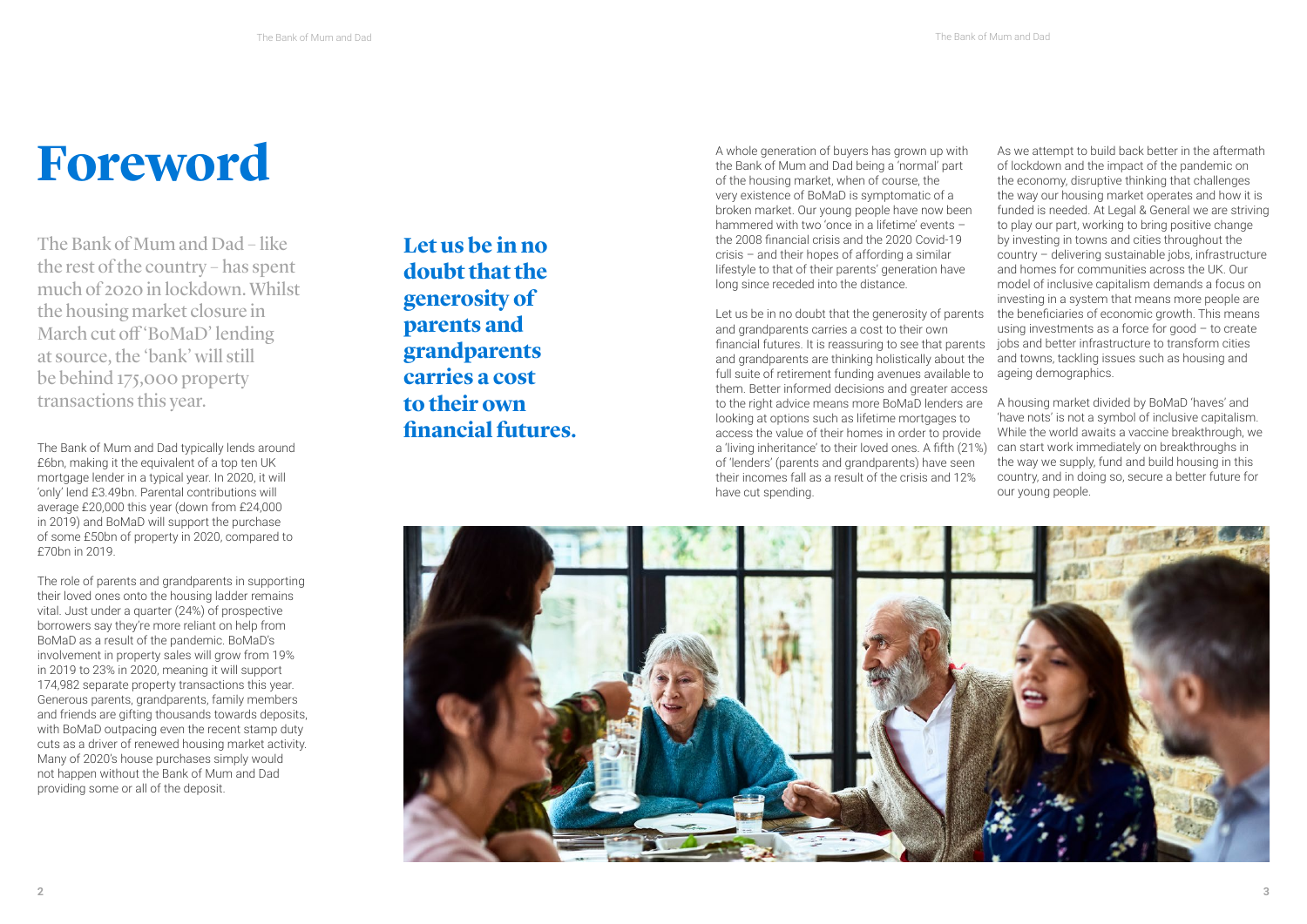# **Summary**

This year's Bank of Mum and Dad (BoMaD) report refects the reduced housing market activity as a result of the COVID-19 crisis.

Parents, grandparents, friends and family will still step in to help their loved ones buy. But job losses, lower pay and general economic uncertainty will mean the chances  $-$  and perhaps ability  $-$  to do so will be more limited than in previous years.

The number of transactions supported by BoMaD will drop by a third this year, and the value of support by £2.77 billion. And yet, the generosity of parents, grandparents and others, means that they will still give or sometimes lend £3.49bn this year – an average of £20,000 each – and support almost 175,000 house purchases.

That means that Bank of Mum and Dad will still be responsible for over £50bn worth of property transactions in 2020, and could well be a key driving force behind the recovery of Britain's housing market as buyers struggle with the economic impact of the pandemic.

The role of parents and grandparents in supporting their loved ones is becoming more important than ever. That's true for those buying, with a quarter (24%) of prospective borrowers saying they're more reliant on help as a result of the pandemic. And it's true for the housing market recovery overall. BoMaD's involvement in property sales has actually grown, from 19% in 2019 to 23% in 2020, and this year it will support purchases of property worth £50.3bn. Many of these would not happen without it.

Yet, while regular lenders withdraw from high loan-to-value mortgages, the Bank of Mum and Dad responds with even greater generosity. Even among those who've seen their incomes decrease as a result of the crisis, three quarters (74%) say they are no less willing to support their children or grandchildren. Overall, 15% of BoMaD lenders say they would give more than before the crisis, against 4% giving less. Of those lenders who would give a different amount to loved ones post-crisis, a fifth (22%) said that they would give 20% more, while 12% said that they would give 50% more.

**134,100**  Number of property purchases

supported by mum and dad

**19,700**  Number of property purchases supported by gran and grandad

### **21,100**

Number of property purchases supported by other family/friends

#### **Number of UK residential property purchases supported by family members and others in 2020.**

Source: Cebr analysis, YouGov survey

One other point is important to note: This help comes at a time when BoMaD is hurting, too. As this report outlines, the over 55s have been far from immune to the economic impacts of the pandemic. Many face job losses, lower pay or a hit to their savings and pensions.

In order to finance their BoMaD lending activities, a significant portion (27%) of lenders are using inherited funds to help their children and grandchildren onto the ladder. In these cases, inheritance is in effect skipping a generation and acting instead as an intergenerational gift.

Much of the government response to the pandemic – including the Stamp Duty holiday and, more importantly, the furlough scheme – may have merely delayed its worst impacts on the housing market. The kindness and willingness of parents and grandparents to step in and help their loved ones buy, however, is genuinely reducing its severity and helping keep the dream of homeownership alive for many young buyers. In the months and years ahead, it's likely to be central to the market's recovery, too.



Value of property purchases supported by mum and dad

**£5,676** 

Value of property purchases supported by gran and grandad



Value of property purchases supported by other family/friends

**Aggregate value (£m) of UK residential properties bought with the financial help from family and friends in 2020.** 

Source: Cebr analysis, YouGov survey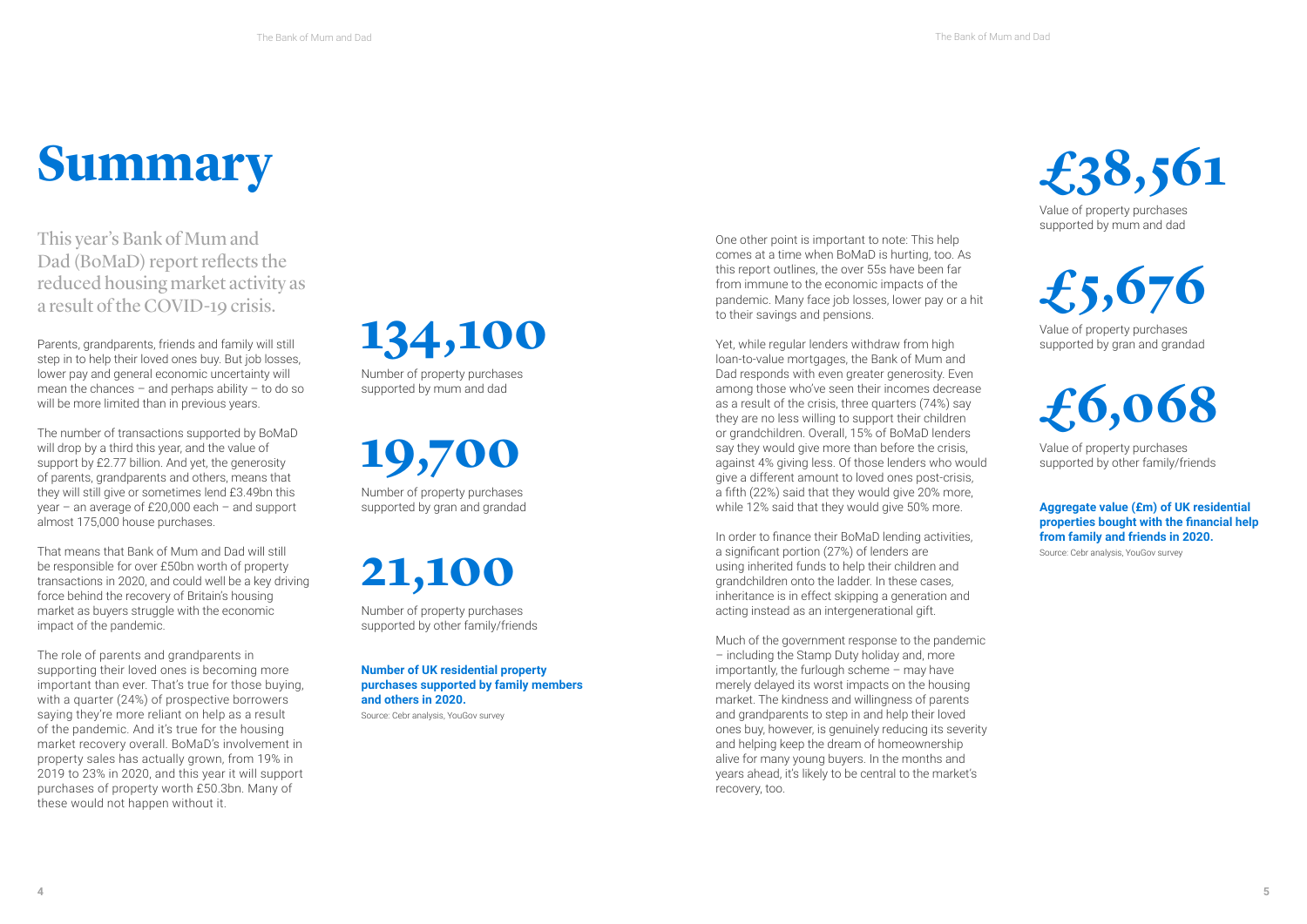

# **Housing market recovery**

## **A double-edged sword**

Afordability remains the perennial problem in UK housing. In 2019, someone in full-time work would have to spend 7.8 times their annual income to purchase a home on average.4 As ever, the problem for many is not the mortgage payments. Many potential purchasers are already paying rent, and low interest rates usually make repayments cheaper (see graph).

The Stamp Duty holiday announced by the UK Chancellor in July will save homebuyers up to  $\mathcal{L}$ 15,000<sup>1</sup> on their house purchase until March 2021. On the average UK house price of about  $\text{\textsterling}235,000,^2$  no stamp duty will be paid at all, whereas previously it kicked in at £125,000 (or  $\text{\textsterling}300,000$  for first-time buyers). However, it will take more than this tax break to revive the housing market from the shock of

signs of recovery. Data from HMRC shows that

Instead, it's the deposit. According to one study, first-time buyers in 2019 typically needed a deposit of over £46,000; in London, it was over £100,000.<sup>5</sup> On the average UK salary of a little over £30,000,<sup>6</sup> that's a tall order.

high loan to value ratio.<sup>8</sup>

root. Whilst 53% of prospective buyers claim the  $\frac{1}{3}$  or value  $\frac{1}{3}$  or  $\frac{1}{3}$  or  $\frac{1}{3}$  or  $\frac{1}{3}$ coronavirus crisis has not caused them to change the timeline of their plans to buy a home, a quarter (24%) of prospective BoMaD borrowers said that they are now more reliant on funding from loved ones for their future home purchase.





- 2. https://landregistry.data.gov.uk/app/ukhpi#:~:text=Current%20index,compared%20to%20the%20previous%20year.
- 3. https://assets.publishing.service.gov.uk/government/uploads/system/uploads/attachment\_data/file/910642/MPT\_Com\_
- Aug\_20\_\_cir\_.pdfhttps://assets.publishing.service.gov.uk/government/uploads/system/uploads/attachment\_data/ file/900759/Forecomp\_July\_2020.pdf

#### **Affordability of rent vs mortgages.**

Source: Office for National Statistics, Cebr analysis

but the economic outlook is far It might be a buyer's market,

- 4. https://www.ons.gov.uk/peoplepopulationandcommunity/housing/bulletins/housingaffordabilityinenglandandwales/2019
- 5. https://www.which.co.uk/news/2020/02/how-big-a-deposit-do-you-need-to-buy-property-where-you-live/
- 6. https://www.ons.gov.uk/employmentandlabourmarket/peopleinwork/earningsandworkinghours/bulletins/annualsurveyofhoursandearn
- ings/2019
- 7. https://www.ft.com/content/2c9d168b-99d2-46e8-8952-0a89bdf64cd0
- 8. https://www.ftadviser.com/mortgages/2020/08/10/warning-high-ltv-shortage-could-drive-down-house-prices/

<sup>1.</sup> The maximum saving is realised by those buying properties of £500,000 and above.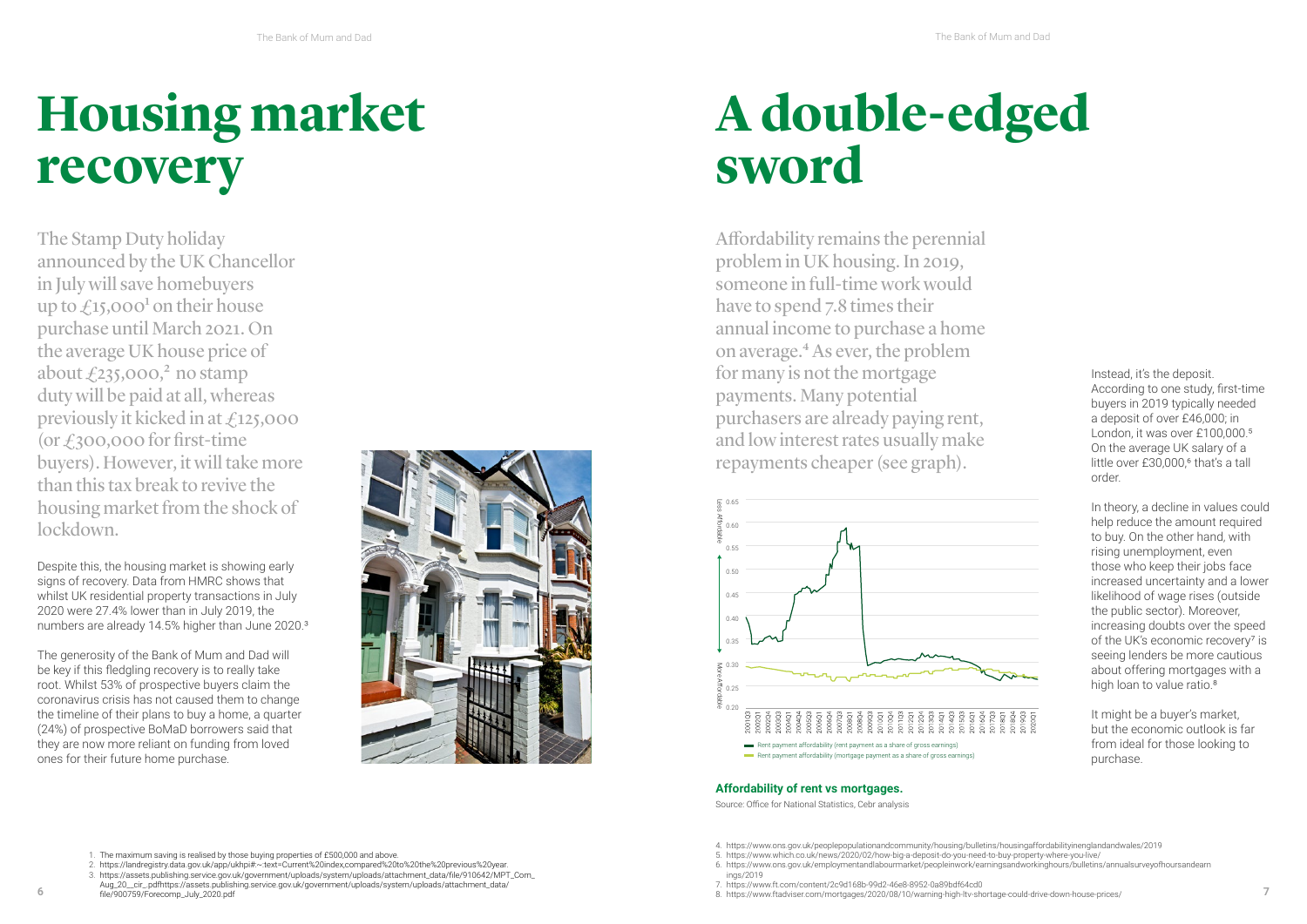# **Bomad – A big fish in a smaller pond**

In practice, this means the Bank of Mum and Dad will be less busy but more important than ever in 2020.

On the one hand, activity in the housing market is likely to slow. From April to the end of June, government data shows transactions fell by nearly half compared to the same months last year. 9 With far fewer transactions happening overall, the number of purchases supported by parents, grandparents and other family and friends will fall. This year, the Bank of Mum and Dad will fund 85,000 fewer transactions than it did in 2019 – a reflection of the profound hit taken by the economy. Consequently, the overall amount lent will fall by about 44% to £3.5 billion, compared to £6.3bn in 2019.

On the other hand, the contribution of those helping loved ones to buy is crucial. On average they will lend £20,000 each this year – close to half the typical deposit. Furthermore, of the sales that do occur a greater proportion are likely to be facilitated by gifts. In our survey of recent buyers, 23% said they'd received help from friends and family, compared to 19% last year. Among buyers under 35, it was almost half (49%), and it was much higher in London, too (see the regional picture, below).

said they would have had to delay their purchase by more than five years

Reliance on the Bank of Mum and Dad will continue going forward, too, regardless of any falls in prices that we see. Among the under 35s planning to buy in the next five years, 42% said they expected to receive financial help from family or friends. The same was true for 29% of those aged 35 to 44, too.



**Counting on the Bank of Mum and Dad: Support from family and friends among recent and prospective purchasers.**

Source: Cebr analysis, YouGov survey









### For m0st of these buyers this support is critical:



of people who recently bought a house with BoMaD assistance said that it would be not that likely, or not likely at all that the purchase would have gone ahead without help.



**14%** 

said they would never have been able to buy their home without help.



In the current year alone, this help will fund purchases of property worth an estimated £50bn. In the years to come, it will play a central role in the recovery of the UK housing market.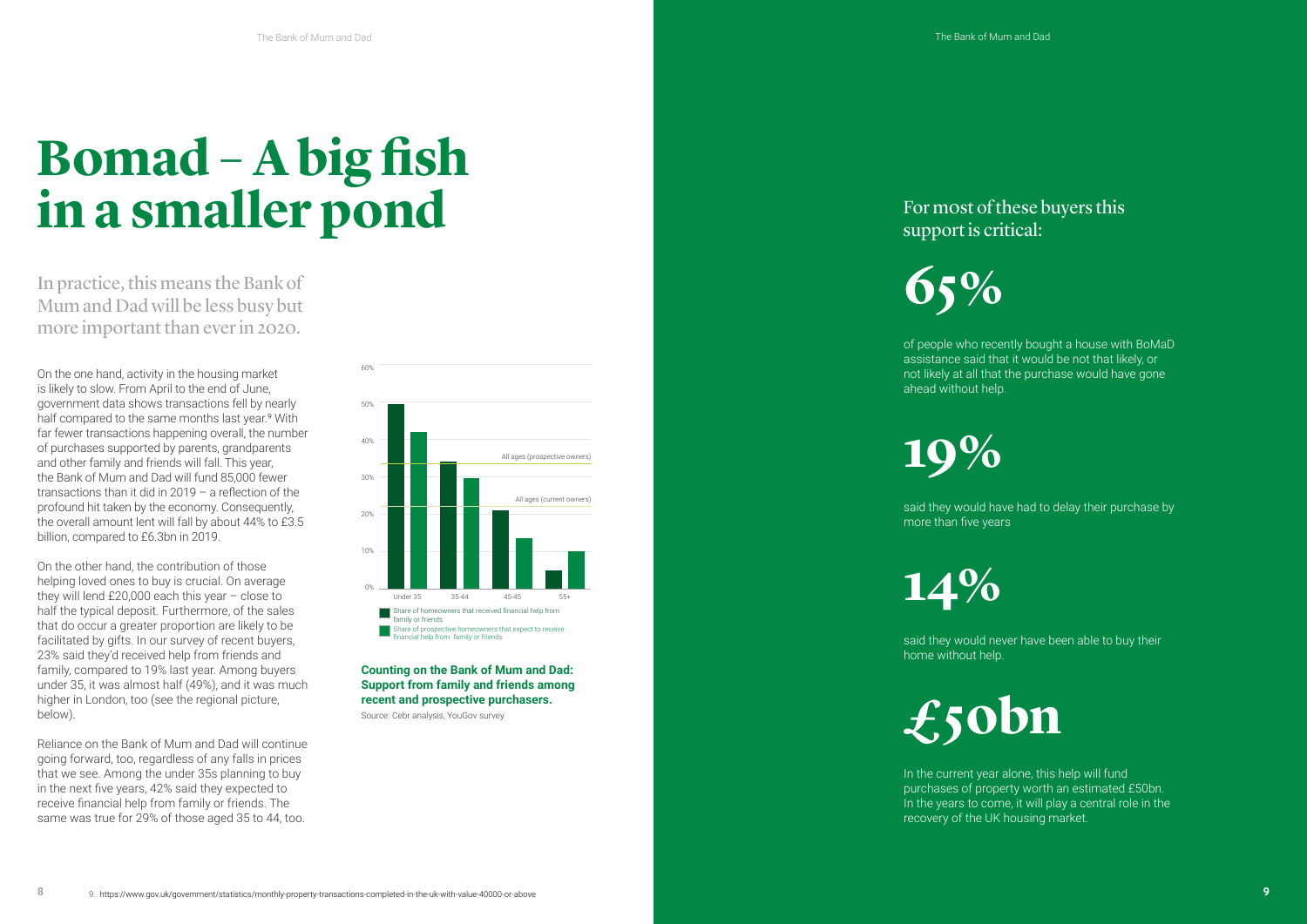**10** 

# **The regional picture**

It is not surprising that those in London are given more by parents and grandparents to buy. The average frst-time buyer property in the capital cost almost  $\mathcal{L}$ 400,000 in 2019.



**Average BoMaD contribution by region.** 

Source: Cebr analysis, YouGov survey

prices well below the UK average11<br>also dig especially deep, giving But there's no simple correlation between prices and help: BoMaD lenders in the East Midlands and Wales, both with average property £24,100 and £23,900, respectively, on average.

Likewise, while recent buyers in London were much more likely to have received help, fewer than average in the South East were supported. The share of prospective homeowners expecting to receive help in future also has little correlation to regional variations in house prices or even average earnings.<sup>12</sup>

Four in ten (41%) buyers in the capital get support and BoMaD lenders give an average of £25,800 – the highest anywhere in the UK. Similarly, high priced areas like the South East and East of England see parents stumping up even more than the average £20,000 to help their children to buy.

Perhaps the best way to explain the differences is the simplest: That most buyers could do with some help when they purchase property; and that parents and grandparents do what they can, when they can.

10. https://www.which.co.uk/money/mortgages-and-property/first-time-buyers/buying-a-home/buying-a-house-or-flat-in-london-arf 8g3r8sxpp#:~:text=In%20London%2C%20the%20average%20first,137%2C900%20and%20%C2%A3123%2C756%20respectively.

11. https://www.gov.uk/government/news/uk-house-price-index-for-january-2020

12. https://commonslibrary.parliament.uk/research-briefings/cbp-8456/

### **Most buyers could do with some help when they purchase property; and parents and grandparents do what they can, when they can.**

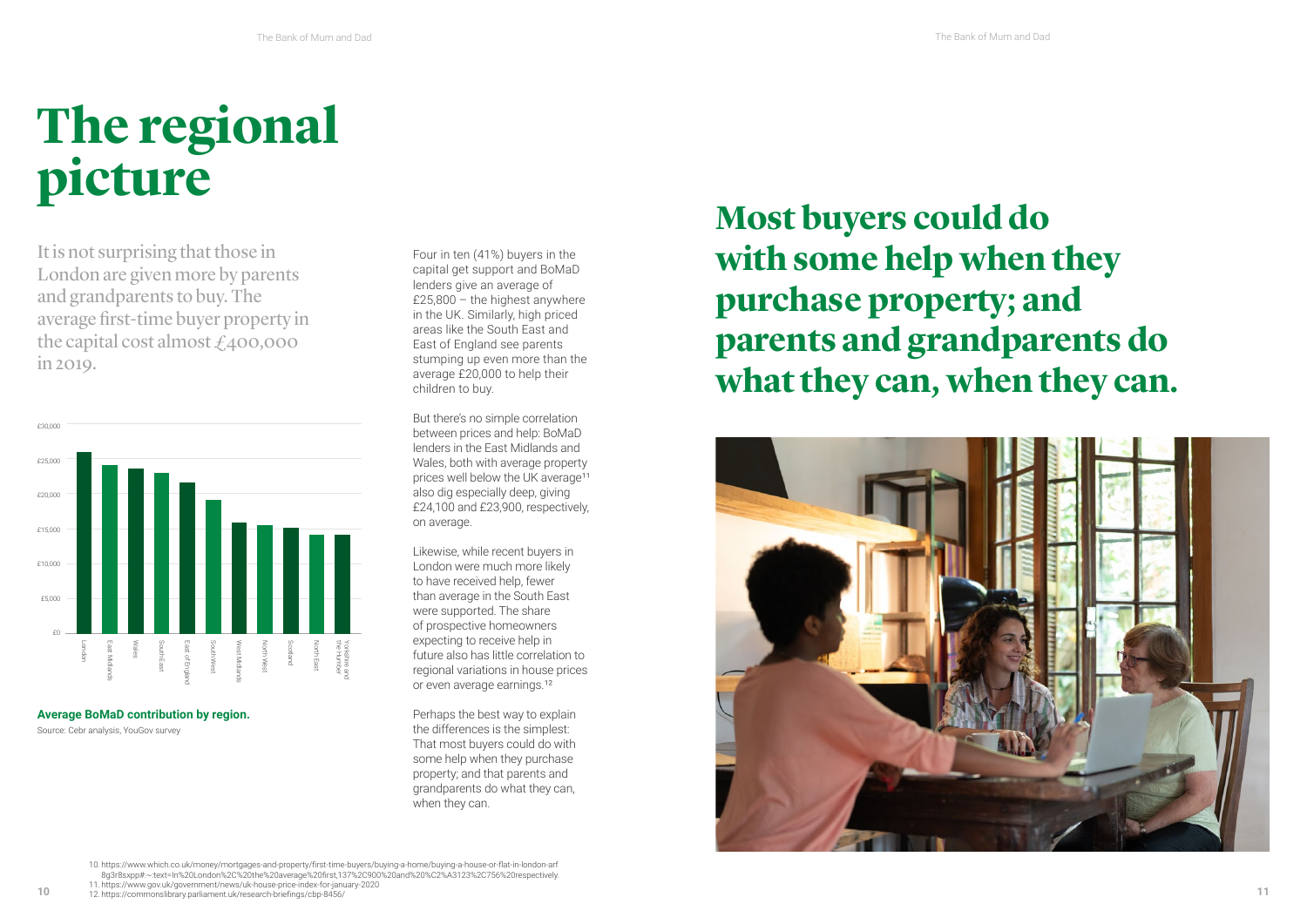# **Sharing the pain**

One thing the Coronavirus hasn't changed is the appetite for homeownership. Where they can, prospective buyers remain keen to press on with their ambitions to buy. Over half (53%) say the pandemic hasn't made a diference to their homeownership plans. On the other hand, one in fve (21%) say they have pushed back their purchase – and 16% by over a year.

But it's not just BoMaD's borrowers hit by the crisis. Those providing the funding are also likely to see their finances suffer. According to the UK's financial regulator, the FCA, the over 55s have experienced a significant fallout. They're as likely as any other age groups to have been furloughed or lost their jobs. They're also more likely to have seen reduced hours and pay, and experienced bigger drops when they do.<sup>13</sup>

Regardless of whether their plans were delayed, a quarter (24%) of prospective buyers said they were now more reliant on funding from loved ones to buy. With the pandemic's full impact on jobs and pay yet to be felt, these figures could grow.

### Impact of Coronavirus on prospective buyers' plans.

Source: Cebr analysis, YouGov survey



Pushed back their home purchase by 5 or more years



Pushed back their home purchase by less than a year



Have brought forward their home purchase by less than one year



Have brought forward their home purchase by 1-4 years

**13%**  Pushed back their home purchase by

1 to 4 years

**53%** 

Plans to buy their next house have not changed



Have brought forward their home purchase by 1-4 years



Don't know

Younger workers face a severe blow and impaired employment prospects, the FCA report concedes, but they're not alone in suffering. "[O]lder workers who are not yet retired have also been impacted disproportionately and some are now confronting real financial hardship and challenges ahead," it adds.

Those who have retired, meanwhile, have seen interest rates further cut to a record 0.1% since March, and significant volatility in investment markets. Overall, the Cebr/Yougov survey found that one in five (21%) over 55s had seen a reduction in their income due to the pandemic.



### Average earning loss by generation

Source: National Institute of Economic and Social Research/FCA



Millennials



Generation X

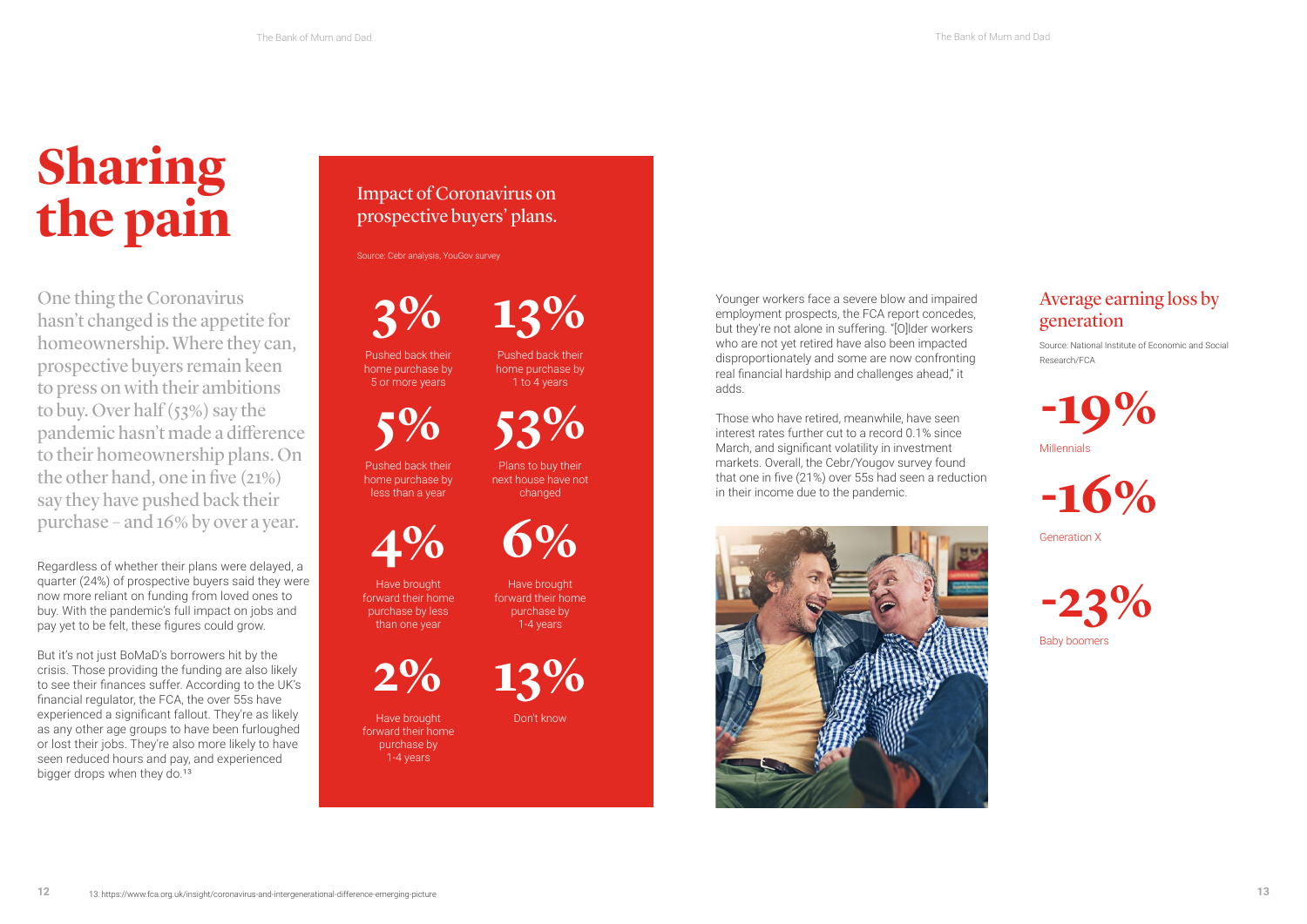# **Digging deep**

Despite this, the generosity of BoMaD lenders remains undimmed. In fact, of those BoMaD lenders who have seen their income fall, three quarters (74%) said it had made them no less willing to help their loved ones buy.

More generally, 71% of parents and grandparents over 55 said the virus made no difference to how much they'd be willing to give. A further 15% even said they'd give more, against just 4% who would give less. In some cases, the Bank of Mum and Dad is willing to provide considerably more. That may be to make up for reduced savings and tighter lending criteria from high street lenders, or just to provide extra support in highly uncertain times.

Even among those over 55s unable or unwilling to help with a house purchase, more than one in ten (12%) still intend to support family or friends financially in other ways. Some of the rest have their savings set aside for their own big purchase, such as a car or holiday. More often, the reason for not helping is that they need the money they have for everyday expenses or even to pay off debt. In a shockingly high number of cases (32%), there are no savings.



**Change in amount lenders would give due to coronavirus pandemic, compared to before, for those who would give a different amount.** 

Source: Cebr analysis, YouGov survey

### Keeping it to themselves: What grandparents and parents not giving money for a home purchase intend to do with their savings.

Source: Cebr analysis, YouGov survey

**25%** to cover everyday expenses/supplement my income



**15%** to purchase a one off item for myself (e.g. a car or holiday)



**5%** to make an investment(s) (e.g. in shares etc.)



**19%** for refurbishment of my own property



**12%** to financially support my family/ friends in other ways



**3%** to purchase a property for myself



**2%** to save into a pension for retirement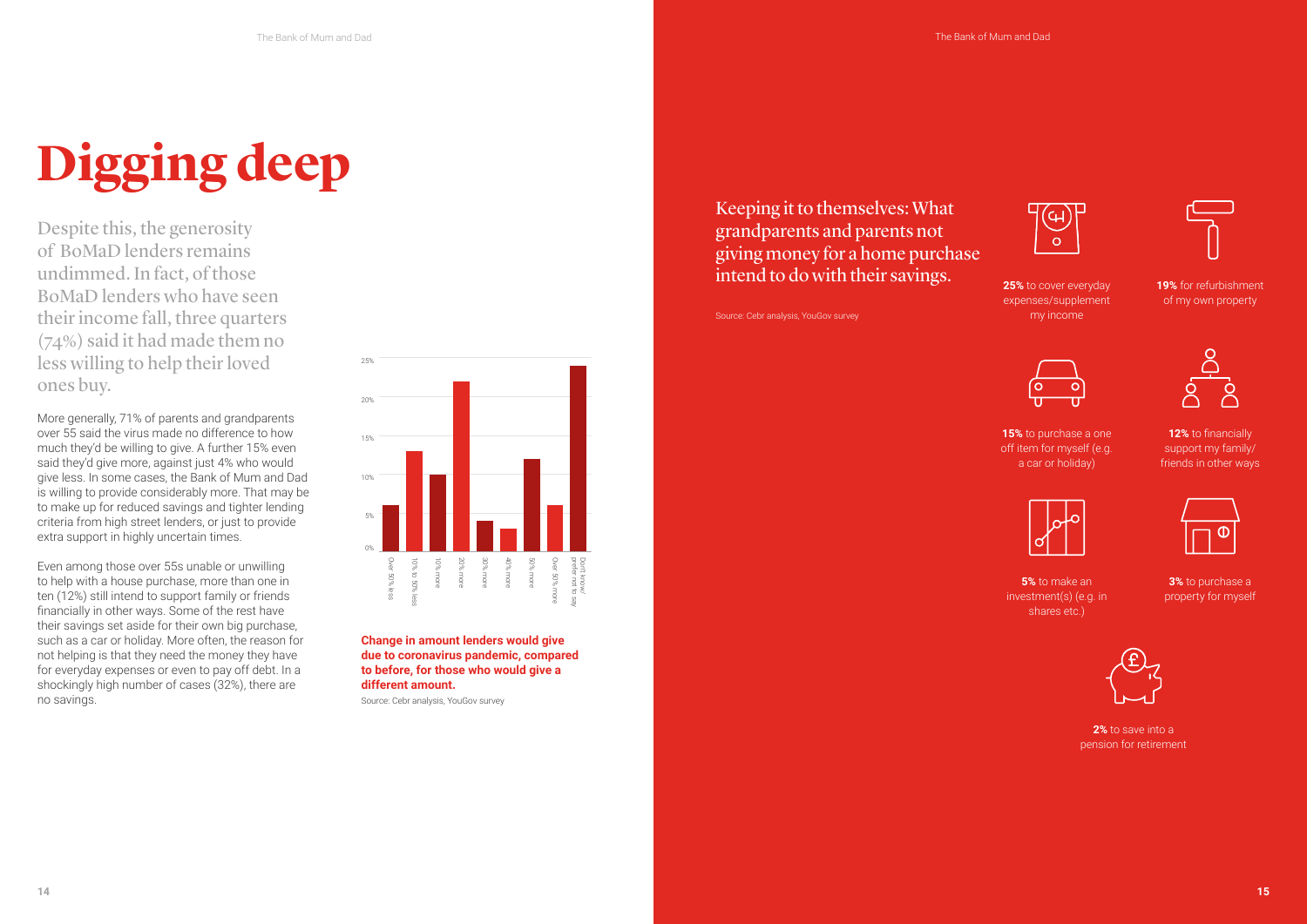# **Nervous bank managers**

It is probably not surprising given recent turbulence that those with the certainty of a final salary pension are more likely to have already given money to fund a house purchase. At the same time, though, those with defned contribution schemes are more likely to say they will do so in future. Perhaps, in the end, it will all even out.





**Lending by pension type.**  Source: Cebr analysis, YouGov survey Nevertheless, recent events have made many of the over 55s more cautious. While 55% say the pandemic has made no difference to their retirement plans, for many others it's had a profound impact:

**15%**  say they value the security of their pensions or investments more

**12%** 

have cut back on their expenditure in retirement because they're concerned about their savings and investments

**9%** 

say they're worried even if they've not yet made changes to address their concerns

**3%** 

are planning on delaying retirement to save more.

#### **Market turbulence, which saw the FTSE 100 fall to under 5,000 in March, has also left some less inclined to put money into shares, and more prone to keep it accessible in cash.**



#### **Changing attitudes to finances among over 55s as a result of Coronavirus.**

Source: Cebr analysis, YouGov survey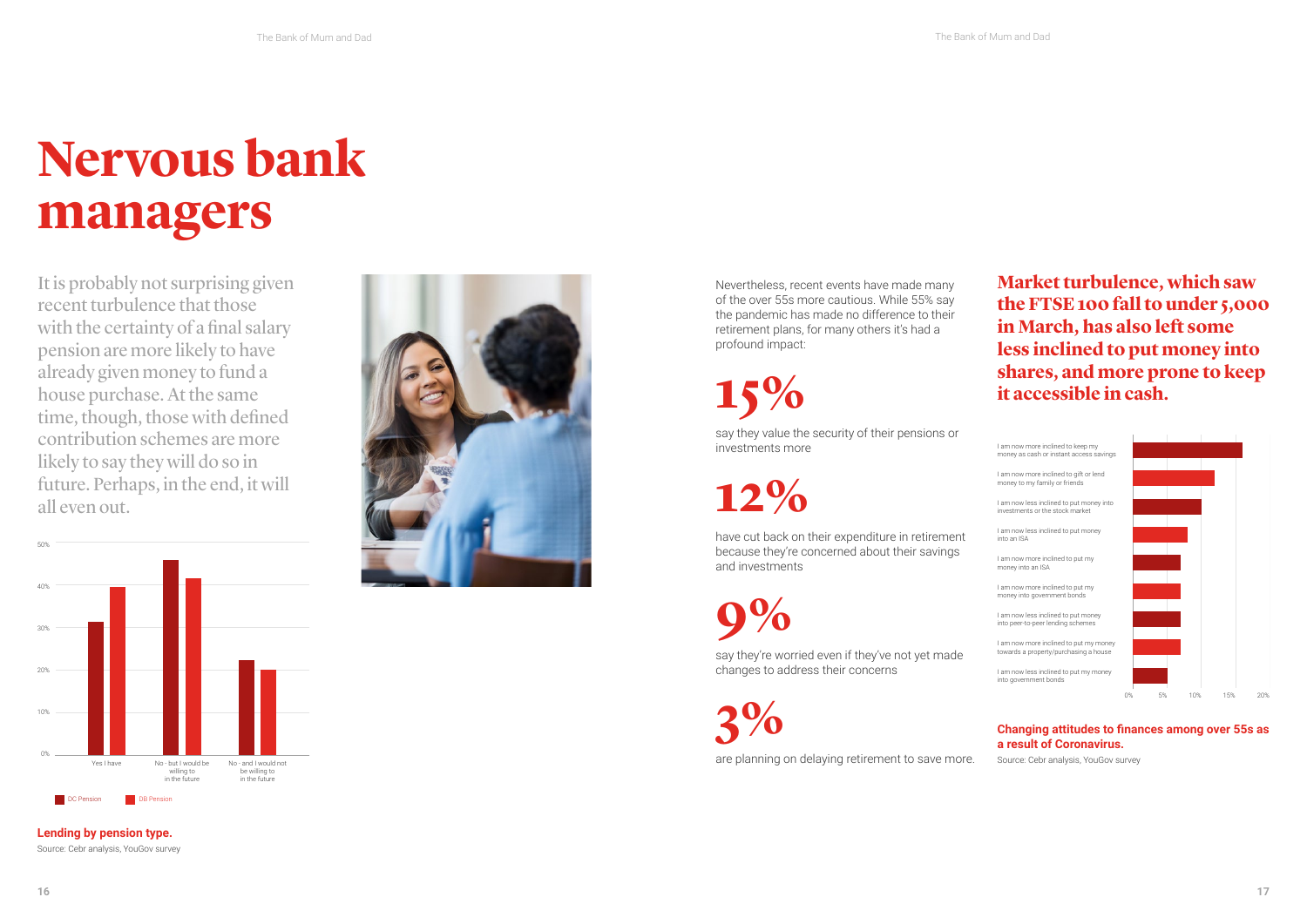# **Eggs in one basket**

In the short term, at least, these changing attitudes could be good news for those looking for help from the Bank of Mum and Dad. If nothing else, 12% say the crisis has made them more inclined to gift or lend money to family or friends. After all, with interest rates of 0.1%, savings are not producing much of a return.

We've already seen the effect of the crisis on some of those over 55s who are still working. As many of as a quarter of a million, according to some reports, may never work again.<sup>14</sup> Those with significant pensions money or investments in shares, meanwhile, face significant volatility for the foreseeable future. Those with savings mostly in cash, must contend with low interest rates and little clarity from experts as to how inflation could erode their savings in coming months and years.<sup>15</sup>

The decision to keep money in cash may also benefit BoMaD borrowers. Cash savings are the most common source of funds used by the over 55s to help others buy – preferred by 39% of those helping. That dwarfs the numbers who use or would consider using investments (16%) or their pensions savings (10%) to help finance a loved one's property purchase. In theory, then, more money in cash savings means more funding ready for lending by the Bank of Mum and Dad.

In practice, though, we face massive economic uncertainty in the coming months, not just from the pandemic, but from the end of the Brexit transition period at the end of the year, too. Both could have a significant impact on the finances of BoMaD lenders in the future.

Demand for funding from the Bank of Mum and Dad is as strong as ever, and even increasing. The strain of meeting it could get harder to bear, and there will be an increasing need for the over 55s to consider all their options.

Where the money comes from: How BoMaD lenders have or would choose to fund help for property purchases.

Source: Cebr analysis, YouGov survey



**27%** 

Inheritance

**22%** 

Money from an ISA



My general investment portfolio



Downsize my home



My pension savings



Equity release on my own home



Take out a loan

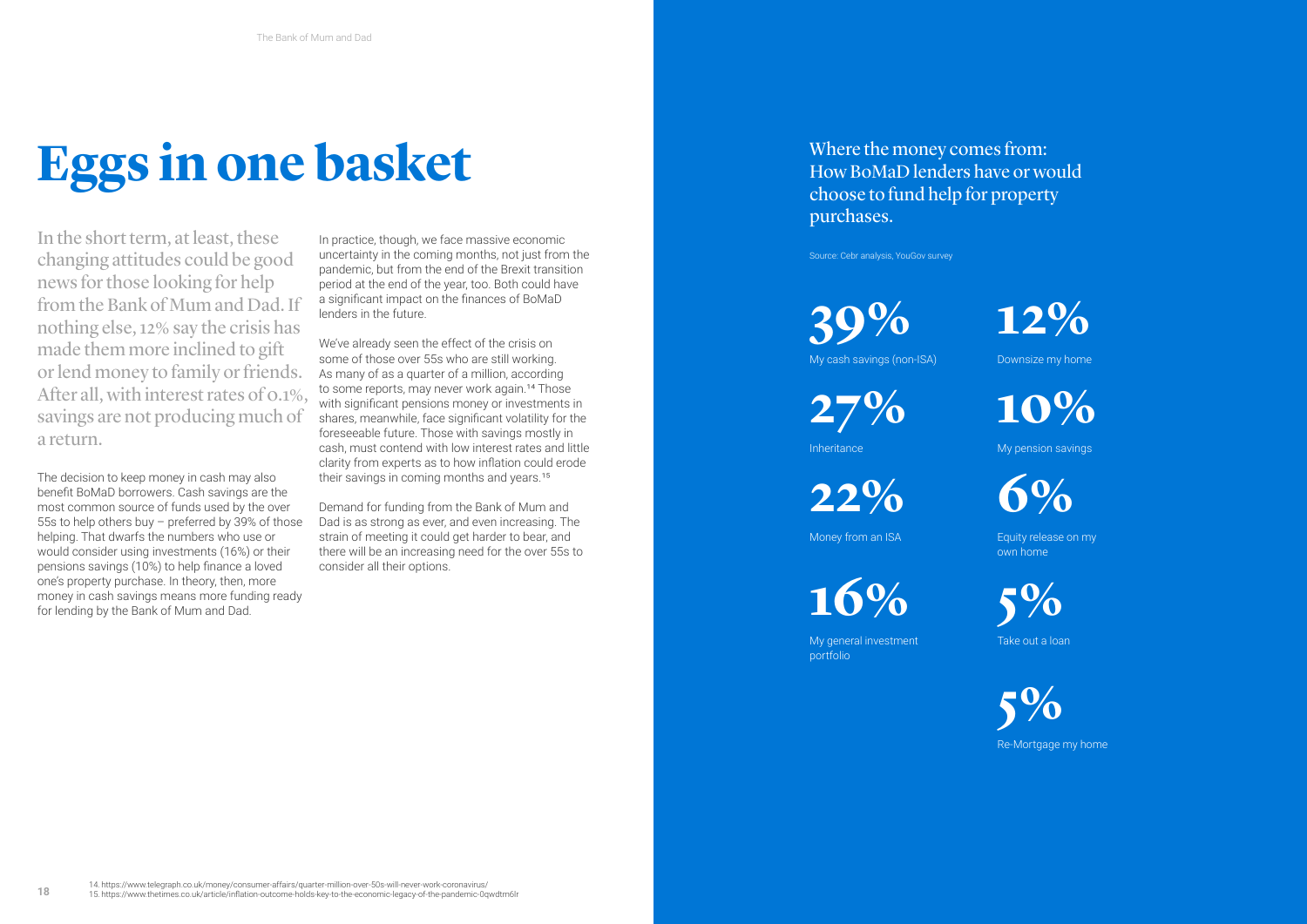## **Financing options for the bank of mum and dad**

Some will continue to wait to pass on their money when they die. If the beneficiaries rely on this to buy, though, we will see the age of firsttime buyers continuing to rise. Given an average age of 28 for frst time mothers in the UK<sup>16</sup> and female life expectancy at birth of about  $83$ ,<sup>17</sup> a crude calculation puts the typical orphan in his or her mid-50s.

Others will continue to rely on cash savings, ISAs or other investments – with the potential problems those bring. Options such as equity release remain significantly underutilised, with just 6% opting for this, down from 16% last year. It's even lower in London (3%), where property prices are highest, though higher in the South East (11%). The additional tax-free allowance for main residences under inheritance tax rules probably has something to do with this. Nevertheless, it remains striking to see so few draw on what is usually their main asset.

The real solution, though, remains tackling not the supply of BoMaD funding but the demand. The crisis makes it more important than ever to address the affordability crisis in the UK housing market. A generation at the very start of their careers faces a tougher jobs market and years of uncertainty ahead. We must try to keep the prospects of home ownership alive. And it must be an ambition not wholly reliant on the generations ahead  $-$  who may find they face significant challenges of their own.



<sup>16.</sup> https://www.ons.gov.uk/peoplepopulationandcommunity/birthsdeathsandmarriages/livebirths/bulletins/birthcharacteristicsinenglan dandwales/2017#:~:text=The%20average%20age%20of%20first,or%20subsequent%20births%20in%202017.

edkingdom/2015to2017#:~:text=1.-,Main%20points,and%2082.9%20years%20for%20females.

# **The crisis makes it more address the afordability crisis in the UK housing**

**important than ever to market.** 

<sup>15.</sup> https://www.ons.gov.uk/peoplepopulationandcommunity/birthsdeathsandmarriages/lifeexpectancies/bulletins/nationallifetablesunit